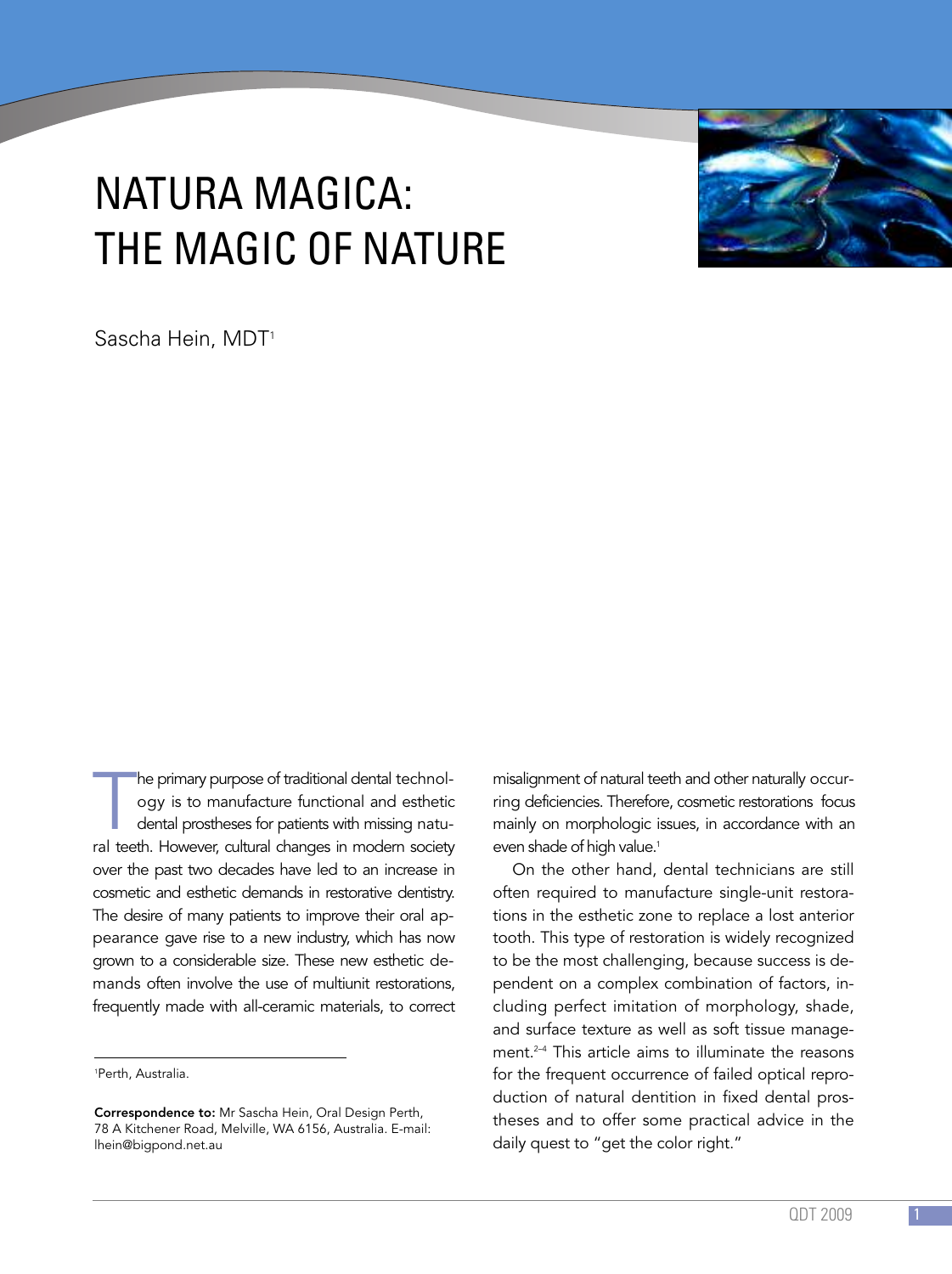



3

Figs 1 and 2 A prism breaks a beam of light into a rainbow of colors spread across the entire visible spectrum.

Fig 3 Goethe argued that color is "a degree of darkness allied to light and shadow."

Figs 4 and 5 The greatest amount of iridescence is found at the incisal edges of the teeth, ie, the boundary between light and shadow.





THE DISCOVERY OF COLOR

One of the minor skirmishes in science in the early nineteenth century was a difference of opinion between Newton's followers in England and Goethe in Germany over the nature of color. The touchstone of Newton's theory was his famous experiment with a prism (Figs 1 and 2). A prism breaks a beam of light into a rainbow of colors spread across the entire visible spectrum, and Newton realized that those pure colors must be the elementary components that combine to produce white. To Newtonian physics, Goethe's ideas were nothing more than pseudoscientific meandering. Goethe refused to view color as a static quantity that could be measured in a spectrometer and pinned down like a butterfly to cardboard. Color, Goethe argued, is "a degree of darkness allied to light and shadow" (Figs 3 to 5). In other words, color comes from boundary conditions and singu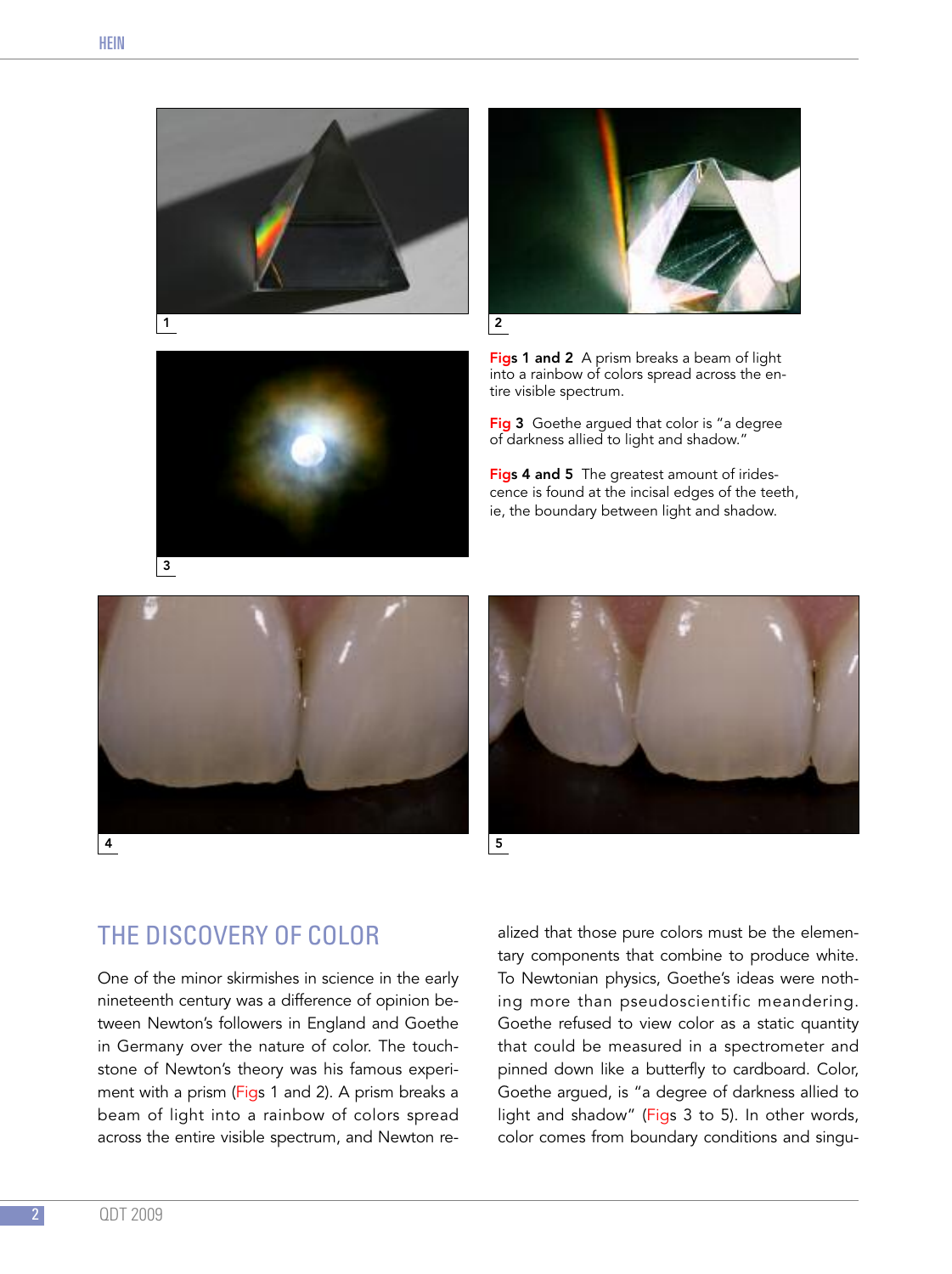larities. What is red? To a physicist, it is light radiating in waves between 620 and 800 billionths of a meter long. <sup>5</sup> In the world of physics, color does not exist. It consists of matter and energy, both of which are colorless. Color is not a material property, and rays of light have no color. Color is a purely human notion, generated in the brain in conjunction with the bodies' own receptive system, ie, the eyes and the sensory nervous system. Objectively, the sensation of color is triggered by the wavelength of light; however, the physiologic notion of color is subjective, making it difficult to measure or describe. <sup>6</sup> In other words, color is a matter of human perception and will differ from viewer to viewer. Newton's optics proved itself a thousand times over, while Goethe's treatise on color faded mercifully into obscurity. Where Newton was reductionist, Goethe was holistic. Newton broke light apart and found the most basic physical explanation for color. Goethe walked through flower gardens and studied paintings, looking for a grand, all-encompassing explanation. Newton made his theory of color fit a mathematical scheme for all of physics. Goethe, for better or worse, abhorred mathematics.

# SHADE REPRODUCTION: A MATTER OF LUCK?

Several studies have recently been published on shade reproduction in dentistry. 7–15 Many of these contributions are academic in nature, often resorting to the Munsel system, which divides color into three aspects: hue, chroma, and value. Due to its rational foundation, this concept is fairly easy to understand and hence its widespread use in color studies. Recently, a number of new innovations, such as digital shade-taking aids and shade guide systems, have been introduced. 16–20 Although these new guides are widely considered to be an improvement, they don't appear to hold the ultimate answer to shade determination and subsequent shade reproduction of natural dentition. The reasons for this may be explained by four important issues:

- 1. The dimensions of hue, chroma, and value coexist simultaneously. It is difficult for the human eye to view and judge them separately.
- 2. Determining the exact hue, chroma, and value together may not be as important as previously thought.
- 3. With increased age, natural teeth will show more iridescence and a greater ability to display changing optical appearances, depending on the light conditions under which they are examined. 21,22
- 4. Due to the physical differences between natural dentition and dental ceramic, the effect of metamerism is generally unavoidable. 23

It appears that trying to judge the optical appearance of natural teeth based on the concept of hue, chroma, and value alone is a flat, two-dimensional approach. Instead, we must examine other important phenomena that may explain the threedimensional optical appearance of natural teeth but which have been widely overlooked by the scientific community.

#### *Iridescence*

Iridescence is an optical phenomenon characterized as the property of surfaces in which hue changes, according to the angle from which the surface is viewed. Iridescence is caused by multiple reflections from multilayered, semitransparent surfaces in which phase shift and interference of the reflections modulate the incident light by amplifying or attenuating some frequencies more than others (<mark>Fig</mark>s 6 to 17).<sup>24</sup>

Many plastics, acrylics, and composites, including those used to fabricate chairside provisional restorations, show a high degree of iridescence (Figs 16 to 18). This property, in conjunction with a relatively high degree of translucency and the absence of a supporting framework, offers a simple explanation of why it is often so difficult to match the shade of the provisional restoration with the ceramic restoration, despite the fact that the first makes no use of any polychromatic layering techniques.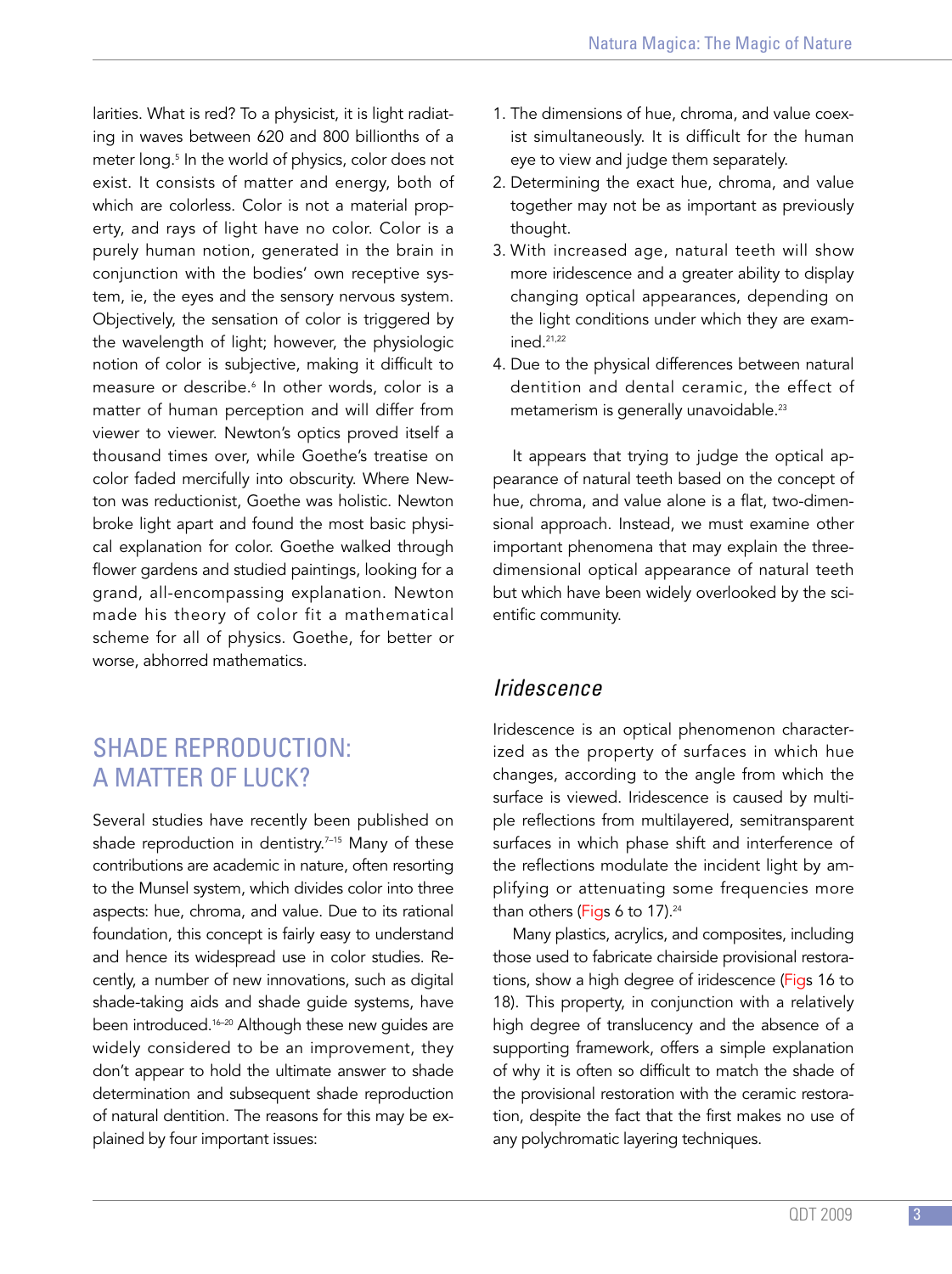

Figs 6 to 8 The effect of iridescence can be seen in a variety of everyday objects, such as the security features on modern bank notes, the tiny depressions of varying depth on a CD, and a soap bubble.









Figs 9 to 15 Mother of pearl on an oyster and seashells is the most common type of anisotropic iridescence.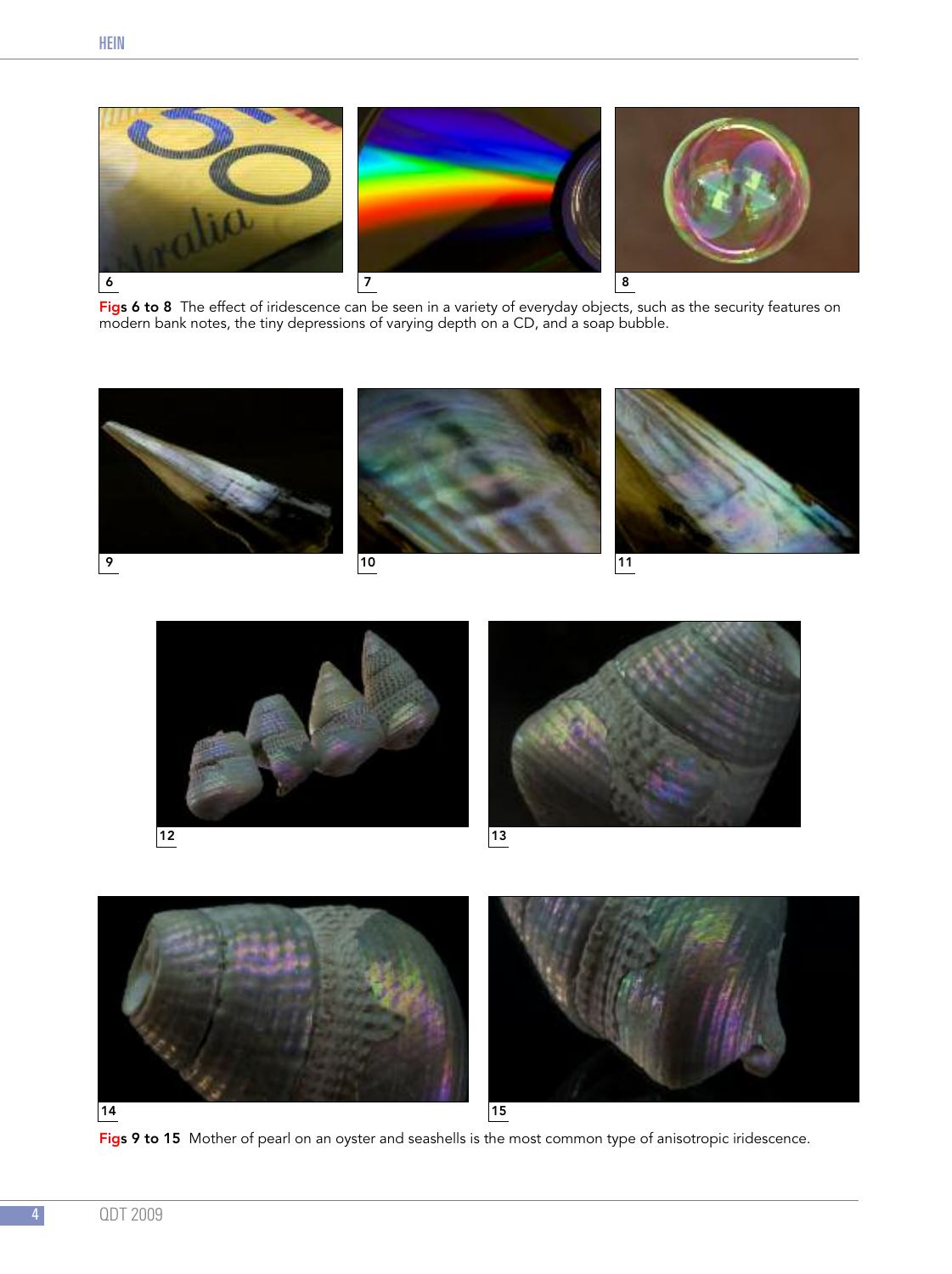



Figs 16 and 17 Certain types of light refraction can be achieved structurally, as can be seen with these ice spoons. Due to the transparency of the material, a certain highlight effect becomes visible on the edge of the spoons, varying in intensity depending on the angle of the light. Note also the subtle iridescence of the plastic, which was also photographed under polarized light.



Figs 18 to 20 Many acrylic resins naturally possess iridescent properties that are very close to natural teeth. Modern dental composite materials often make use of organic pigments, which cannot be used in dental ceramics due to the necessary heat involved to fuse the glass. Most modern composites are superior to ceramic in terms of optical adaptation but are still less durable and more prone to discoloration.

## *Anisotropy and Isotropy*

Anisotropy is the property of being directionally dependent, as opposed to isotropy, which means homogeneity in all directions. It can be defined as a difference in a physical property (absorbance, refractive index, density, etc) of a material when measured along different axes. Anisotropy is a typical

characteristic of minerals or any other naturally grown material such as wood, tissue, or teeth. Minerals such as crystals are especially strong examples of anisotropic materials that typically display a high degree of iridescence and therefore the ability to change color depending on the penetration angle of incidental light. 25,26 Human enamel, with its directional arrangement of prism rods, prism sheets, and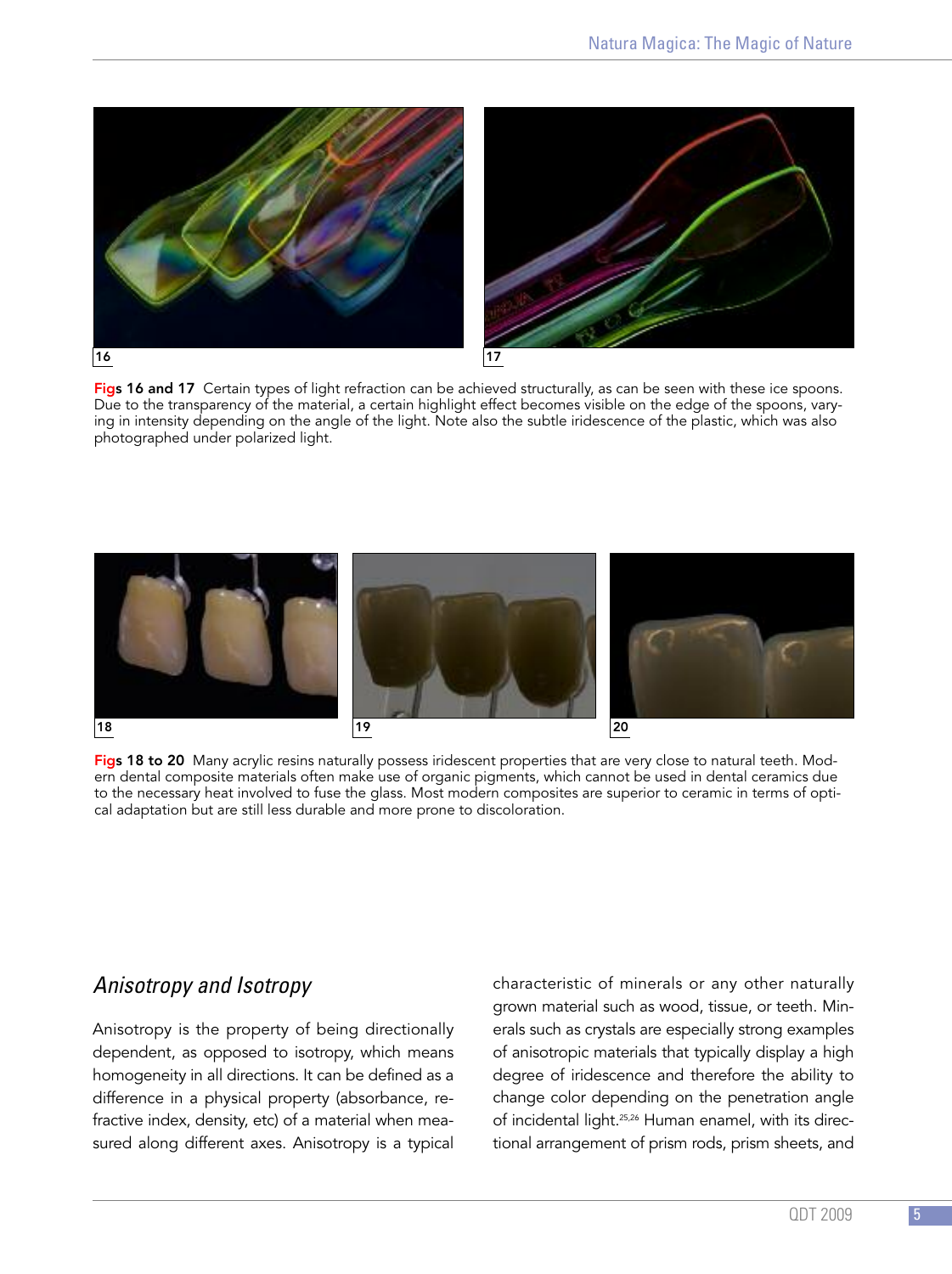

Fig 21 The origin of the two-phased leucite-reinforced dental ceramic lies in the technology of fusing metal jackets to light bulbs. When fusing ceramic to metal, the coefficient of thermal expansion of silicate glass must be adjusted to prevent cracking during cooling. This is achieved through feldspar-induced leucite crystal growth. A similar technology is used when light bulbs are manufactured in order to maintain the necessary vacuum under which the filament operates.



Figs 22 to 24 Crystalline materials may have different indices of refraction associated with different crystallographic directions. A common situation with mineral crystals is that there are two distinct indices of refraction. Such materials are called birefringent, which refers to the resolution or splitting of a light wave into two unequally reflected or transmitted waves by an optically anisotropic medium, in this case by the hydroxyapatite crystals of the enamel. This effect is also called double refraction.



Figs 25 to 27 Sample of an extracted human central sliced to a thickens of 0.2 mm in comparison to a sample made of polychromatically layered dental ceramic of the same thickness. Both were photographed under polarized light, clearly showing the almost complete lack of iridescence of the amorphous porcelain in comparison to the anisotropic natural image.

hydroxyapatite crystals, also falls into this category. In contrast, neither the two-phased leucite-reinforced dental ceramic based on the Weinstein patent from 1962, which is still used for veneering ceramometal restorations today, nor the more modern glass ceramics used for veneering zirconium and alumina restorations are anisotropic (Fig

19). Instead, they are of an opposite isotropic or amorphous constitution. This major discrepancy exemplifies the biggest deficiency of any dental ceramic today (Figs 20 to 22). <sup>27</sup> However, dental ceramic's well-documented clinical longevity, biocompatibility, and acceptable esthetics still make it the primary choice in restorative dentistry.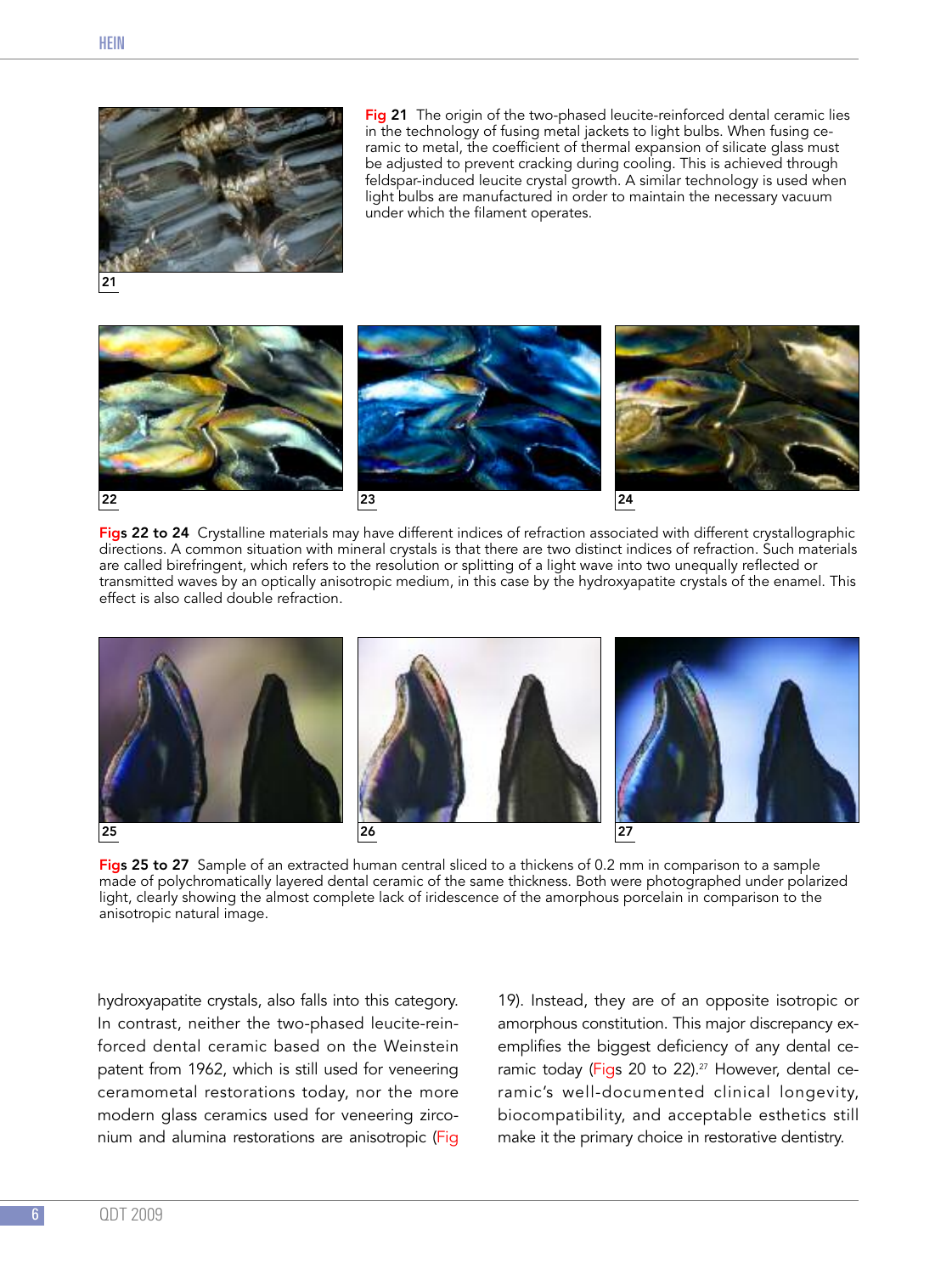Figs 28 and 29 Maxillary full-arch case consisting of a number of single zirconium crowns, veneers, and posterior zirconium prostheses. It is important to remember that colors that match under one light source will often appear different under another.





30

Figs 30 to 32 The effect of metamerism is usually less evident with multiple restorations, since there is no natural dentition left with which to directly compare the prostheses.







32

## *Metamerism*

The phrase *illuminant metameric failure* is sometimes used to describe situations where two samples match when viewed under one light source but not when viewed under another. Most types of fluorescent lights produce an irregular or peaky spectral emittance curve; therefore, two materials may not match under fluorescent light even if they are a metameric match under an incandescent "white" light source with a nearly flat or smooth emittance curve. Geometric metameric failure can occur when two samples match when viewed from one angle,

but then fail to match when viewed from a different angle. <sup>28</sup> This phenomenon is always present in any dental restoration due to the differences of physical and chemical constitution between teeth and restorative materials. <sup>6</sup> However, the degree of metamerism can be controlled through the amount of invasiveness of a restoration. The less invasive the treatment, the more natural tooth substance is left, and therefore the less metamerism will occur. For example, achieving a color match with a minimally invasive veneer is much likelier than with a complete crown (Figs 23 to 27).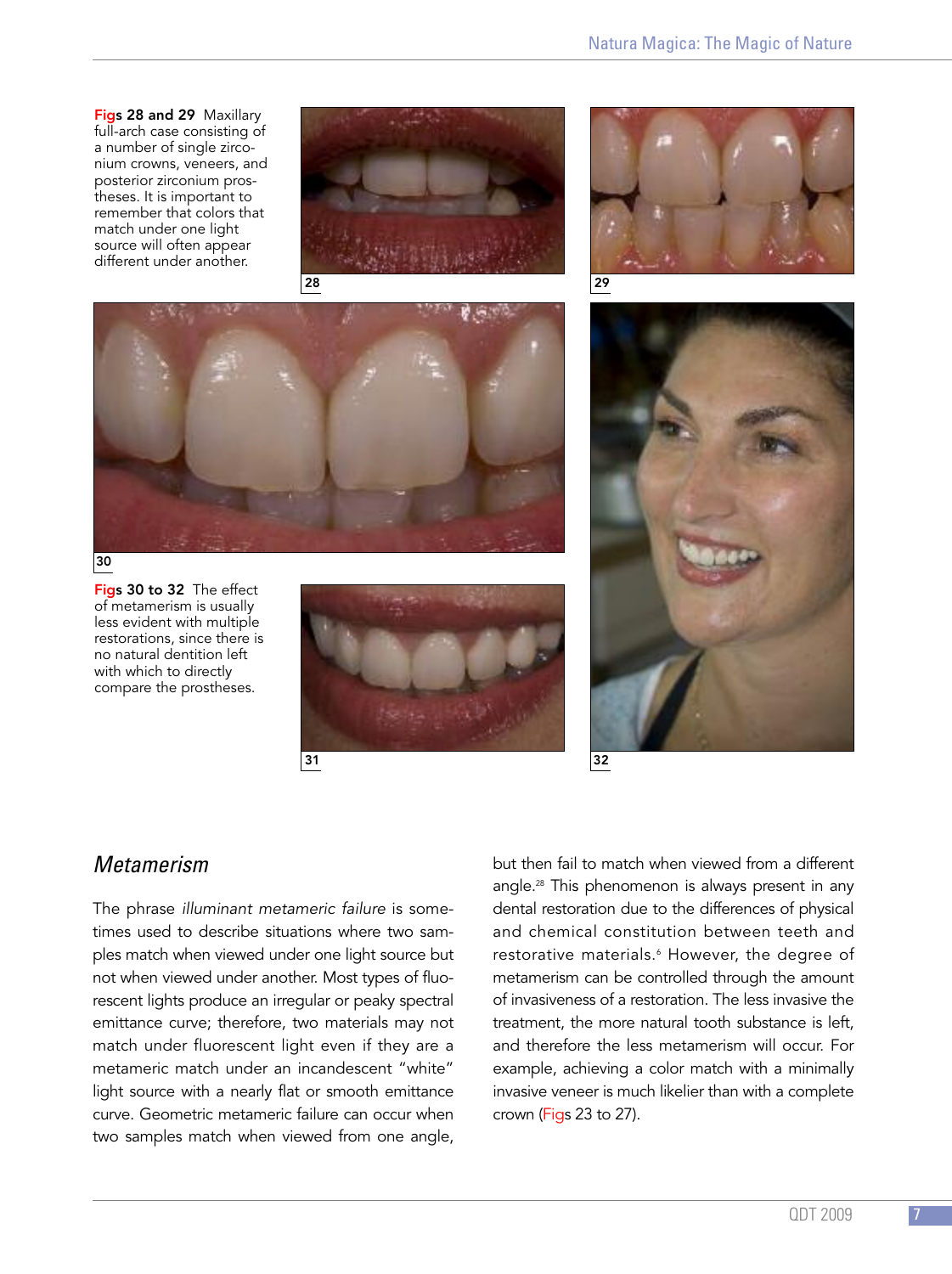

Figs 33 to 35 Photoelastic images of sectioned human teeth. The DEJ is mainly responsible for the increase or decrease of value of natural teeth depending on the surrounding light conditions.



## *The Dentoenamel Junction*

The dentoenamel junction (DEJ) unites hard, brittle enamel and tough, flexible dentin. <sup>29</sup> The estimated refractive index of collagen fibrils, one of the main ingredients of the DEJ, is 1.49. The refractive index of air is 1, which means that light will travel at almost the same speed through the DEJ as it does through air. This explains the fiber optic property of the natural tooth. <sup>30</sup> It is this specific optical property of the DEJ that allows the tooth to increase or decrease in value depending on the illumination or light conditions (Figs 28 and 29).

## *Value, Opacity, and Translucency*

Along with the purely morphologic requirements that must be fulfilled by an adequate restoration, a single restoration in the esthetic zone must be harmonious with the natural dentition in terms of value, opacity, and translucency (Figs 30 to 35). 31–35 These three aspects are invariably linked. Failing to address any one of them is often considered the most common reason for inadequate color matching. For instance, if a crown is too opaque, it will often be too high in value and lack translucency/depth as well. Achieving accurate reproduction of the exact hue and chroma is often impossible, but luckily, it is also of secondary importance. Almost every clinical case presented in this article has failed to accurately match hue and chroma of the natural dentition; however, the value has been at least fairly well matched, and the necessary amounts of opacity and translucency have been provided.

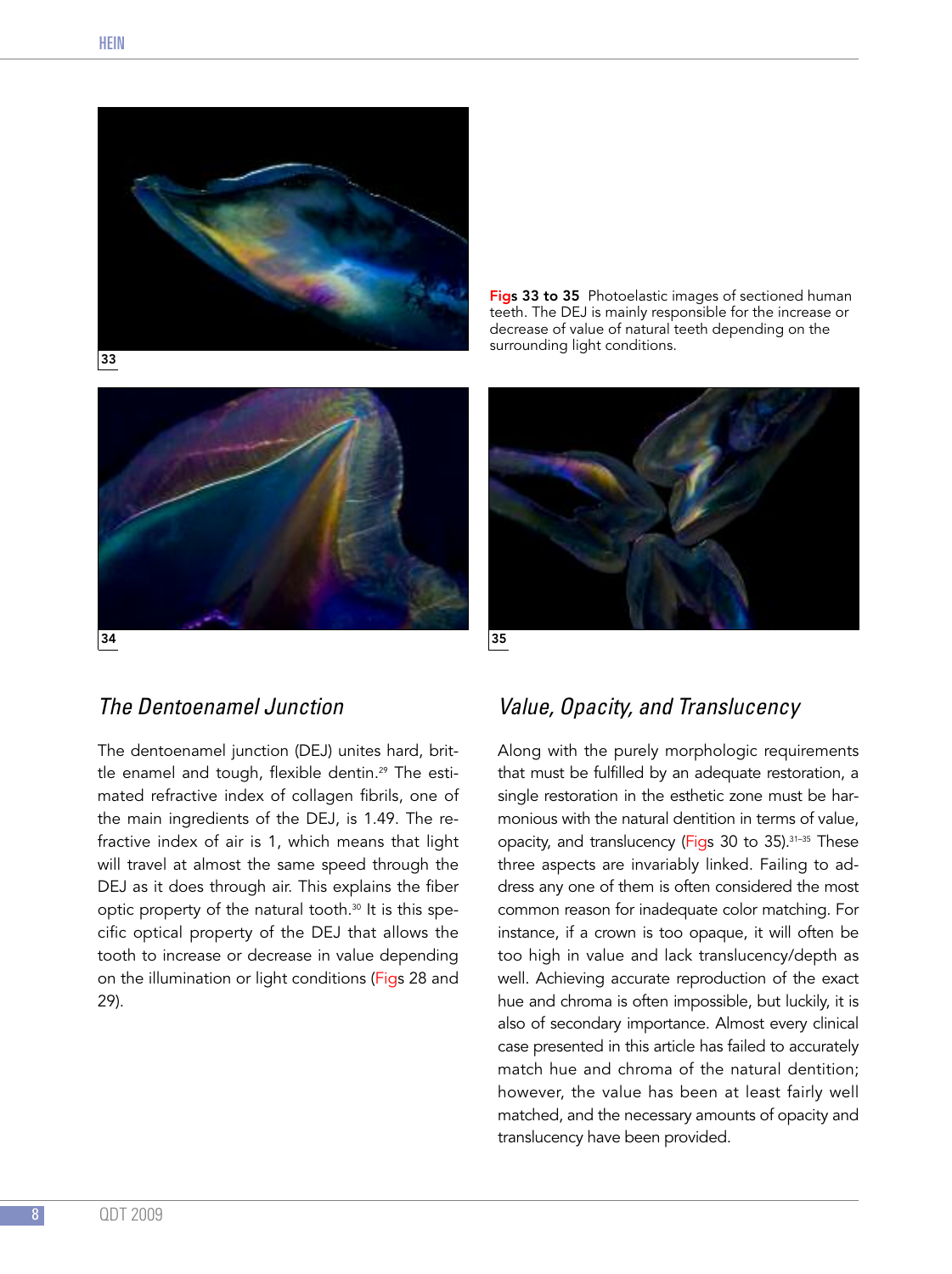

Fig 37 One simple but effective way to judge the shape of a restoration is by viewing it in front of a mirror. This has a camera obscura effect that converts a threedimensional object into a two-dimensional one. This way, slight disproportions or errors in the design of the line angles can be immediately detected.

Figs 38 and 39 Imbrication lines (growth bands) are a common surface feature of teeth. They can be quickly and accurately imitated using the modified non-edge technique. A coarse diamond bur is used to cut off the tip of an old diamond flame-shaped bur. It is then run across the labial surface of the tooth at medium speed from left to right, with the radius increasing toward the cervical aspect.



39



Figs 40 and 41 Direct zirconium crown 2 months after insertion. The key in this case is the balance between opacity and translucency, which makes control of the value very difficult. If too much transpa powder is used to dilute the dentin, the higher the likelihood that the color will become too gray. On the other hand, a lack of translucency will quickly result in an overly opaque appearance with too high of a value.

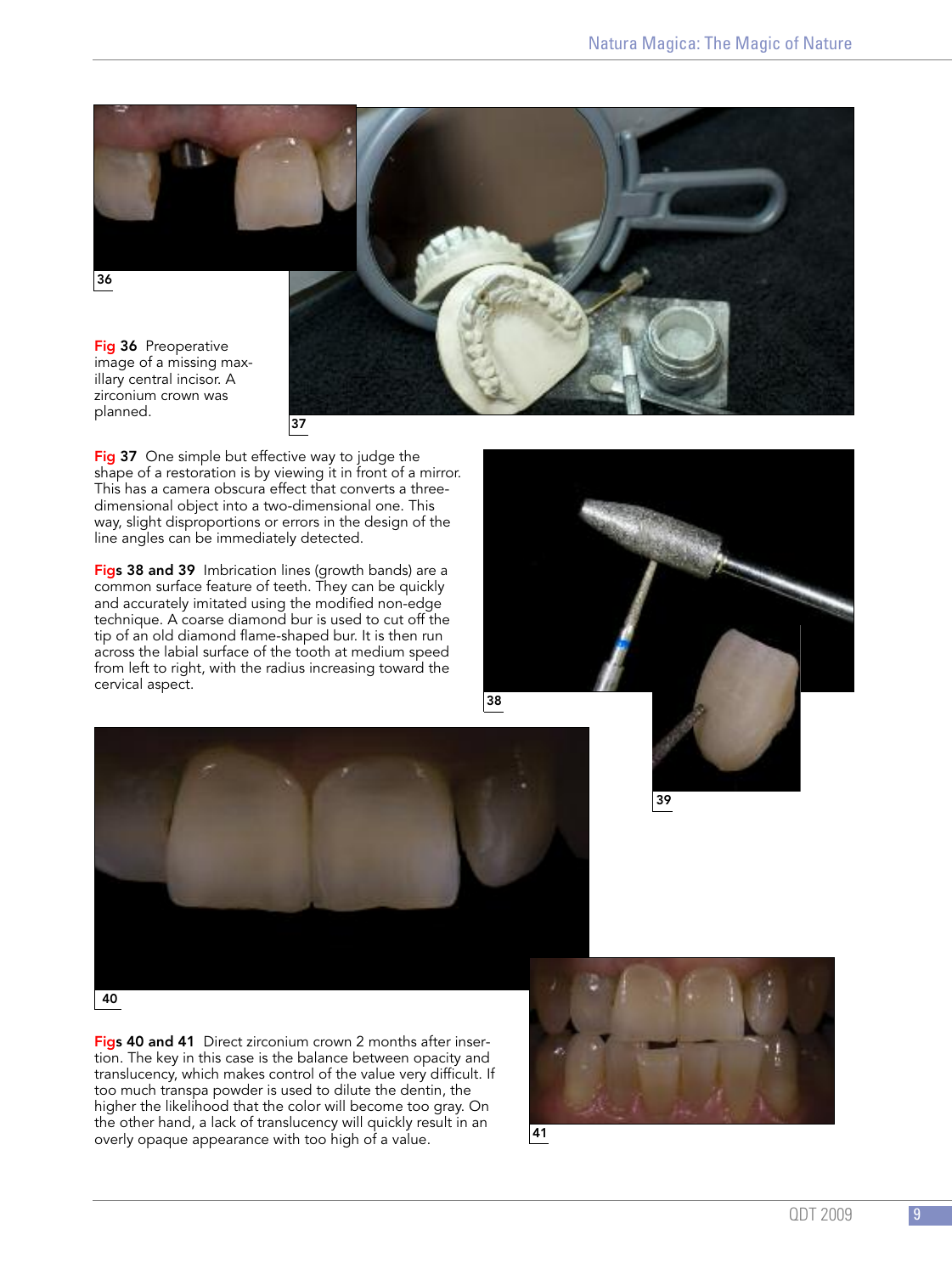



Figs 42 to 44 Lateral views showing the effect of DEJ-induced fiber optic illumination. The same tooth was sequentially photographed with a steady decrease of light intensity, while the shutter speed and aperture remained unchanged. The less light is used, the more value is lost. Natural iridescence also has an effect on the visibility and intensity of many internal characteristics, such as imbrication bands, mamelons, and incisal translucency, which appear much clearer and more intense when less light is used.



# PRACTICAL IMPLEMENTATION

## *Lighting Conditions*

Since most dental restorations tend to be too high in value, it is advisable to select the shade under relatively bright lighting conditions (no less than 6,500 K) (Figs 36 to 38). $6,500$  K) (Figs 36 to 38). $6,500$  K) immediately appear to be too light compared with the adjacent natural tooth when first tried-in under

such bright conditions, its value will usually be accurate when viewed under a variety of normal lighting conditions. This approach is somewhat risky, since most ceramists will prefer an outcome that is too light because a restoration can easily be stained darker. However, superficially applied stains will often interfere with the natural surface luster of the adjacent natural dentition. A modern, high-resolution digital image will always expose a stained surface.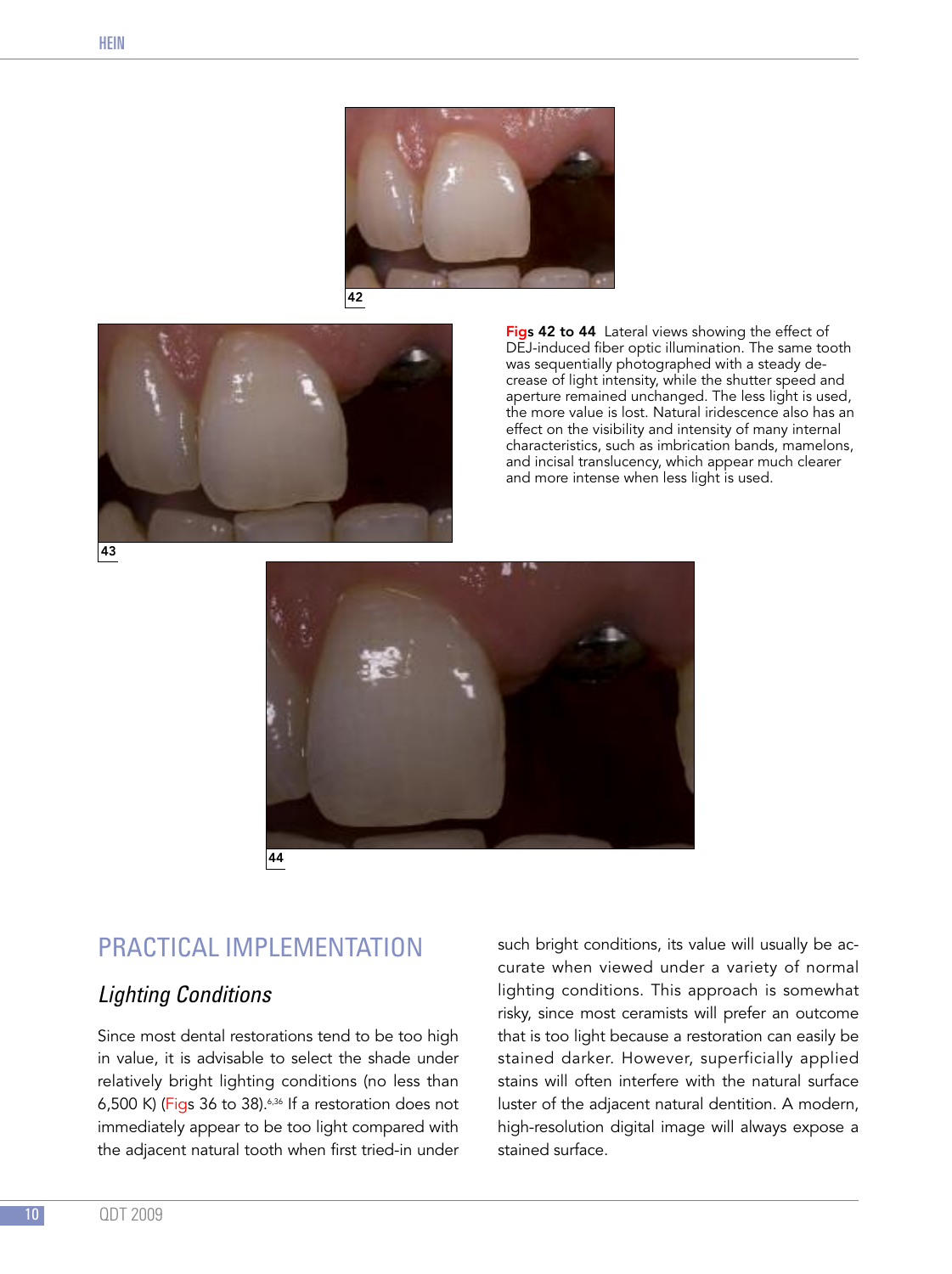

Fig 45 Every attempt at shade taking is merely a snapshot of a dynamic situation. It records a specific moment of time; as such, it can be very deceiving. Is the platform diver rising or falling?

Fig 46 In most cases it is necessary to use a mixture of effect powders and modifiers to adjust the details. However, this method will also compromise the predictability of the outcome, since the combination of those intricate mixtures is based on clinical experience, instinct, and last but not least, imagination. Before any unknown mixture is used in the definitive buildup, it should be quickly tested using a shortened firing cycle.







Figs 47 and 48 True opalescence cannot be achieved artificially in dental ceramic. A pseudo-opalescent effect is achieved through pigmentation using ingredients of varying degrees of fluorescence. In direct comparison with a real opal, every opalescence powder is basically white, changing from blue to orange. These images exemplify the current possibilities a modern ceramic system can offer.

## *Shade Guide Systems*

Despite the introduction of various new shade-taking products, the old standard 16-color Vita Classical shade guide (Vita Zahnfabrik, Bad Säckingen, Germany) is still adequate in most cases. However, it is advisable to rearrange the shade tabs with respect to the value progression of each shade (B1, A1, B2, D2, A2, C1, C2, D4, A3, D3, B3, A3.5, B4, C3, C4). 37 Digital shade-taking devices appear to be of limited value, since the only reliable information they convey

is the very basic shade, eg, A3 or B2. Such systems do not usually account for the concepts of depth or translucency, nor are they able to interpret certain biocharacteristics such as mamelons or imbrication lines. A two-dimensional digital shade map is also of little value to the dental ceramist, who can achieve a natural appearance only by stacking many intricate layers of ceramic with varying degrees of translucency and by being completely familiar with the effect powders and modifiers offered by the ceramic system used (Figs 39 and 40). 38–40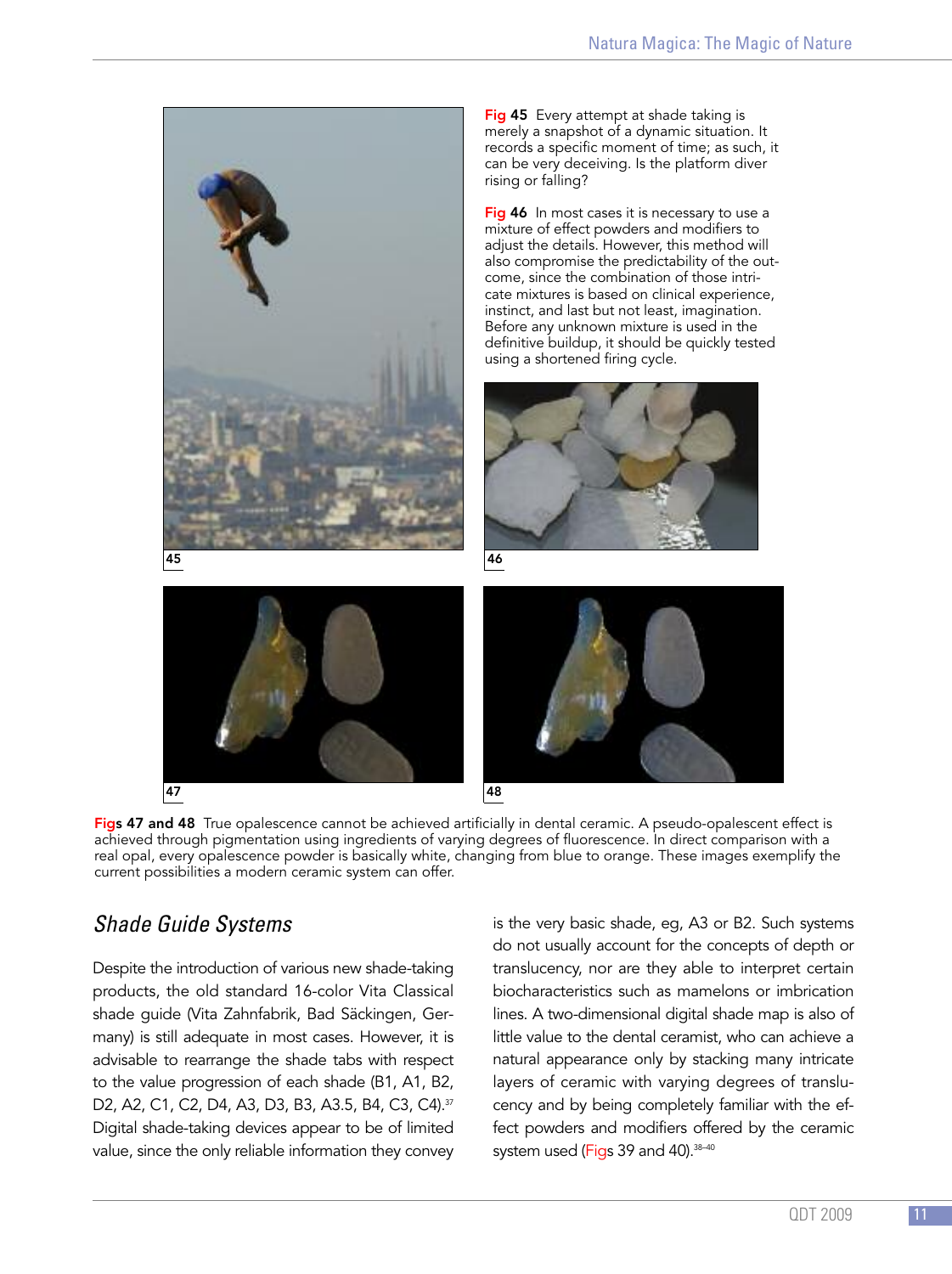

49



Figs 50 and 51 A previously tested mixture of PS-0, OD 43, and Crack Liner White (Creation, Klema, Meiningen, Austria) was thickly mixed, washed in, and fired.







Fig 52 The result is tried-in at the bisque-bake stage. It helps to mark the line angles on both the crown and natural tooth to check the symmetry and proportions.





Fig 53 Screw-retained zirconium crown 6 weeks after placement.

Fig 54 Zirconium is an ideal choice for single-implant restorations due to its excellent biologic properties. The likelihood of soft tissue integration with zirconium is of great benefit to the tissue architecture, thus ensuring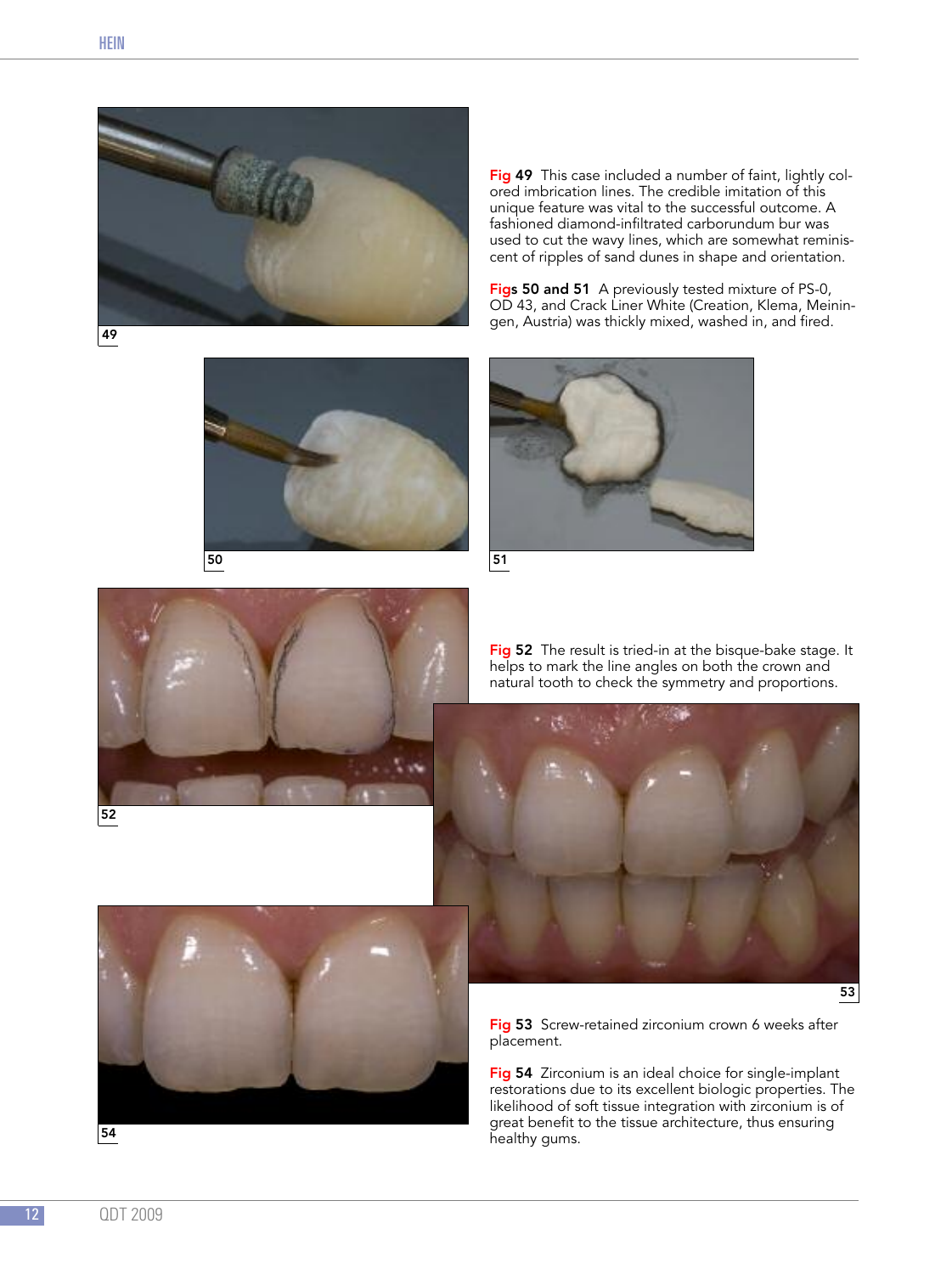





Fig 55 Preoperative situation of a case involving a four-unit maxillary restoration.

Figs 56 and 57 The treatment proposal included three pressable crowns and one feldspathic veneer on platinum foil, veneered with Creation Classic.

Fig 58 Bonded restoration 3 months after placement. Pressable feldspathic materials possess the highest degree of translucency of any all-ceramic material available in dentistry today. Some natural iridescence is preserved due to the vital teeth underneath, thus minimizing the effect of metamerism.



## *Framework Material*

Over the last few years, all-ceramic materials, particularly zirconium dioxide, have made a strong impact on the international dental market. However, the actual benefits of such restorations compared to the conservative porcelain-fused-to-metal restorations are still unclear. So far, practical experience has shown that choosing an all-ceramic framework material may not guarantee an esthetic result. In certain cases, such as with aged teeth, the opacity of a classic feldspar-based leucite-reinforced ceramic (eg, Creation Classic, Willi Geller Creation, Baar, Switzerland) is more advantageous than the glass ceramic used for veneering zirconium, which is often too translucent. However, zirconium dioxide does have certain biologic advantages, such as the possibility of soft tissue integration, which makes it particularly suitable for implant cases in the esthetic zone(Figs 41 to 46). 41,42

## *Controlling Opacity and Translucency*

Due to the many differences between ceramic systems, technicians should choose one system that suits their personal preferences and then stick to it. Ideally, this system should posses enough opacity to allow the ceramist to adjust the degree of translucency based on individual requirements by choosing from a broad selection of transpa powders and modifiers to mix in with the dentin and enamel powders. <sup>43</sup> Many new ceramic systems seem to lack this degree of opacity and often appear too dark or too gray in the mouth. If only a small amount of space is available, it is often hard to mask the framework with many of these new products (Figs 47 to 50).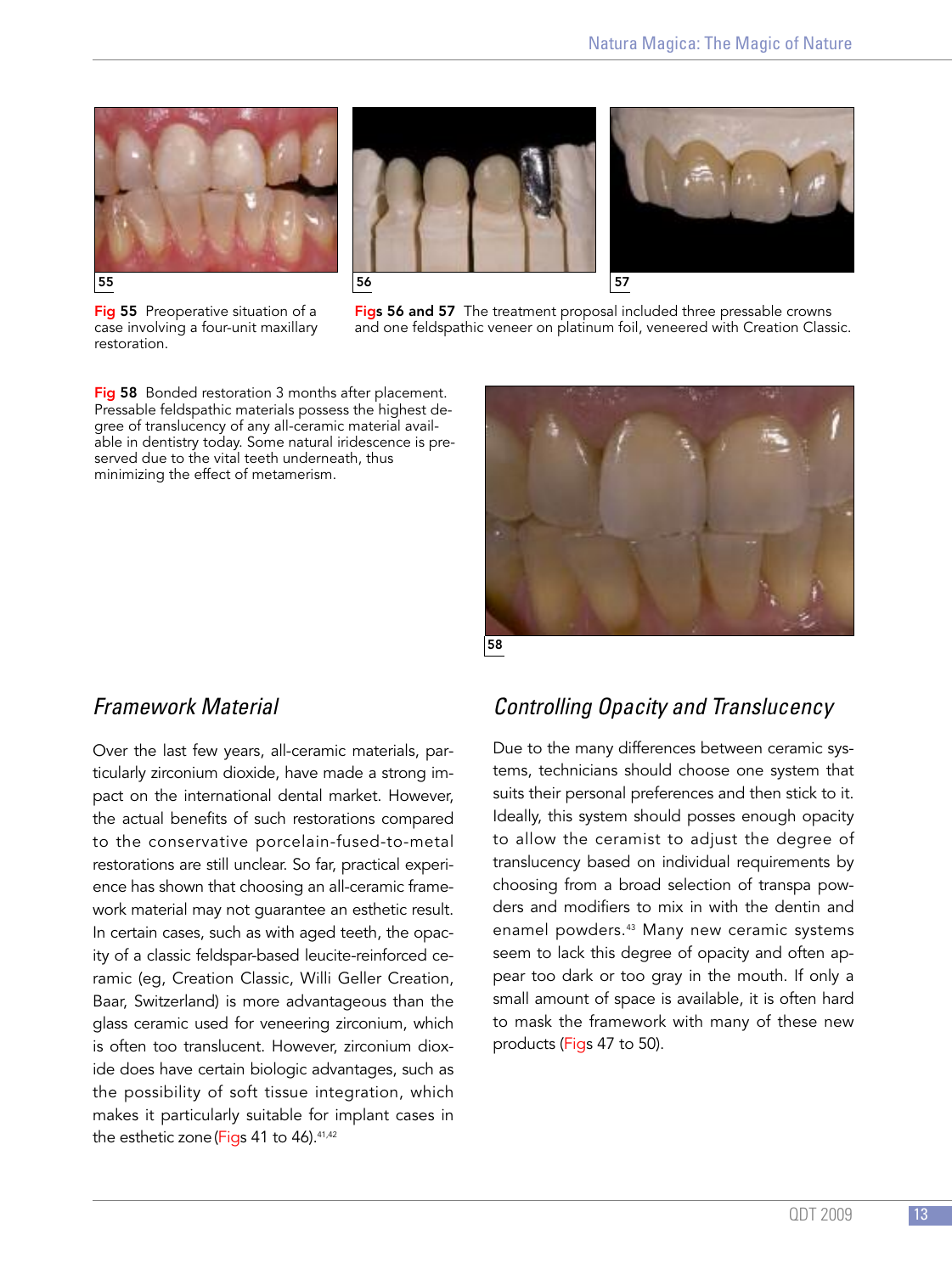







Fig 59 Standard shade-taking procedure for a single crown on a traumatized central incisor. First, a shade tab is chosen that is the closest match in terms of value. In this case, some white stains were applied to imitate the many faint lines (InNova, Creation, Klema).

Fig 60 Based on the initial shade, a number of powder mixtures are fired and compared with the natural tooth. It is necessary to adjust the degree of translucency of the dentin by adding colored transpa powders.

Fig 61 Unfortunately, the first crown revealed a classic case of metameric failure. This was partially due to oversaturation of the dentin with transpa powders, causing the crown to appear to gray. Further, the patient had used home bleaching in between shade-taking and try-in.

Fig 62 The second crown was contoured and textured on the cast using silver powder.





Figs 63 and 64 Final zirconium restoration on a nonvital and discolored tooth 3 months after cementation. A minimal amount of metamerism is still visible depending on the background color and viewing angle.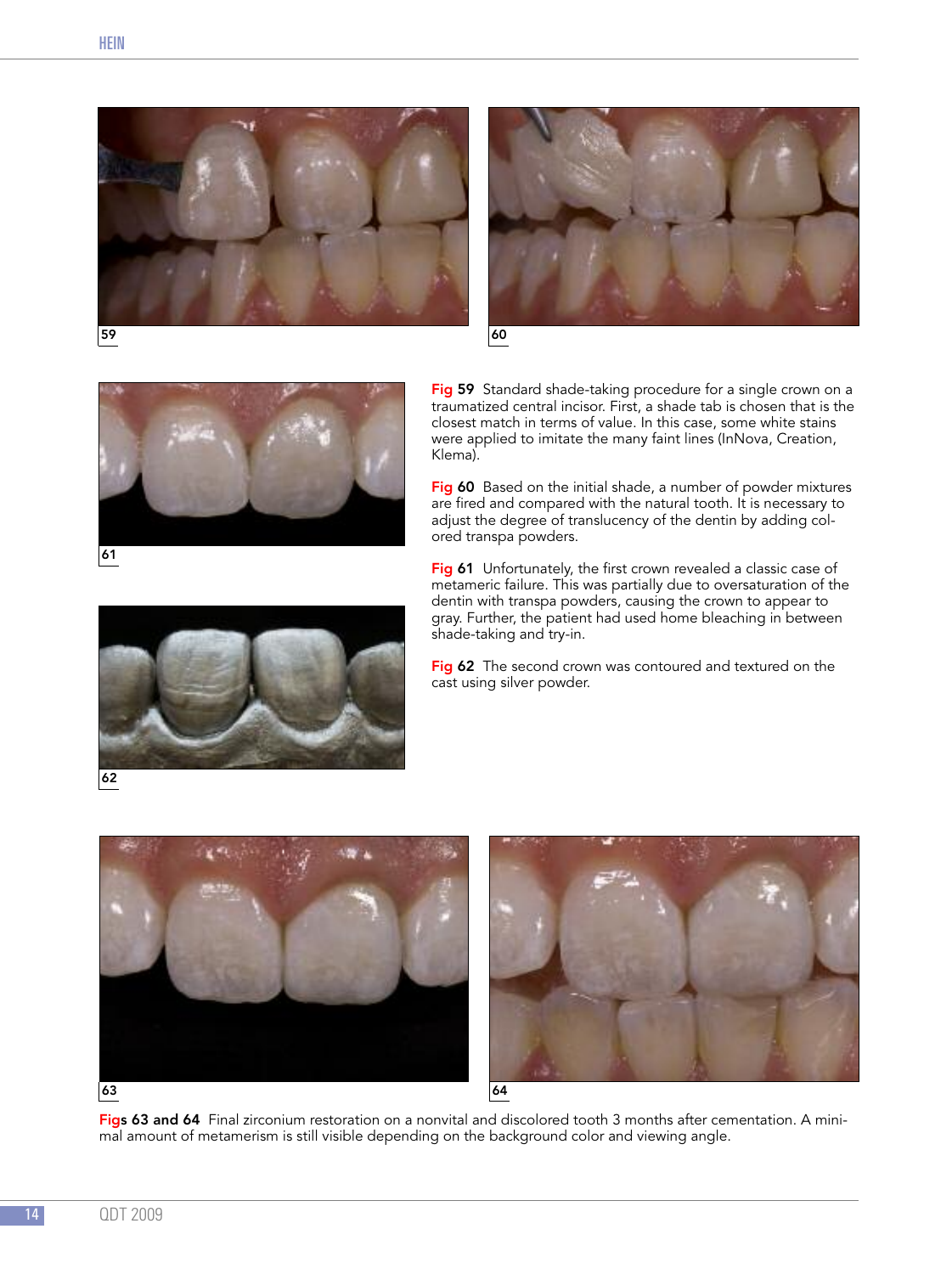#### *Soft Tissue Management*

Many recent publications have emphasized the importance of "pink esthetics" to the point that it is now an established fact that an adequate esthetic result cannot be achieved without the presence of healthy and carefully prepared soft tissue. This can be achieved through treatment planning and communication between the clinician and dental technician. 44

#### *Self-criticism and Personal Progress*

Whether or not the technician is working directly with the patient, it is still possible to achieve a successful color match. 2,45 However, it is not always possible to easily apply the lessons learned from one case to the next, which can make learning difficult. Therefore, it is important to remain critical about one's own results and to use a digital singlelens reflex camera to document progress. 46–48

If a crown does not match the expectations when it comes out of the furnace, there is no use in trying to convince oneself that the result will be adequate in the mouth. This very human behavior will often lead to a waste of valuable time for everyone involved. Stacking the actual ceramic is not nearly as time consuming as deciding on which powders to use and how to mix them based on the collected data. Since the vast majority of the process is carried out in the mind and imagination of the ceramist, it is only normal to sometimes find that one particular effect may not have worked out as intended once the crown is fired. Therefore, it pays to have a number of copings prepared to restack the porcelain and start again, until a truly promising result can be tried-in (Figs 51 to 56).

## **CONCLUSION**

Shade determination and reproduction based solely on the Newtonian, scientific approach may not guarantee a successful outcome. Color is a

matter of human perception and will differ from person to person.

Natural dentition differs substantially from any currently available ceramic system. These differences include completely different chemical and physical compositions (anisotropy versus isotropy). The main result of these differences is the unavoidable effect of metamerism. Determining and matching hue, chroma, and value is difficult, but it is also not as important as previously thought. Adequate color matching can be achieved through matching value, opacity, and translucency of the natural image, in accordance with accurate morphologic reproduction and imitation of surface texture. It has also become increasingly apparent that soft tissue management is a vital factor in achieving the perfect color match. In terms of material selection, it may be assumed that zirconium frameworks do not posses any real esthetic advantage over metal frameworks. However, due to its biologic properties, zirconium is an ideal choice for single-implant restorations in the esthetic zone. Therefore, the choice of framework material must consider the individual case requirements.

## ACKNOWLEDGMENTS

The author would like to thank Drs Brendon Joyce, Peter Wroth, and Daniel Abondanza for their valuable collaboration. Finally, many thanks to Mr Willi Geller and the members of the International Oral Design group for their support and valuable input.

## **REFERENCES**

- 1. Gürel G. The Science and Art of Laminate Veneers. Chicago: Quintessence, 2003:90–91.
- 2. Hayashi N. Challenge to natural teeth colors and beyond—Part II. Spectrum Dialogue 2008;7:18–34.
- 3. Geller W, Yamamoto M, Aoshima H. Die Keramikschichtung im Molarenbereich nach Willi Geller— Die Farbnahme sowie die Farbübertragung und wiedergabe mit Hilfe keramischer Massen—Teil 2: Diskussion. QZ Quintessenz Zahntechnik 1993;1:39.
- 4. Yamamoto M. The value conversion system and a new concept for expressing the shades of natural teeth. Quintessence Dent Technol 1992;15:9–39.